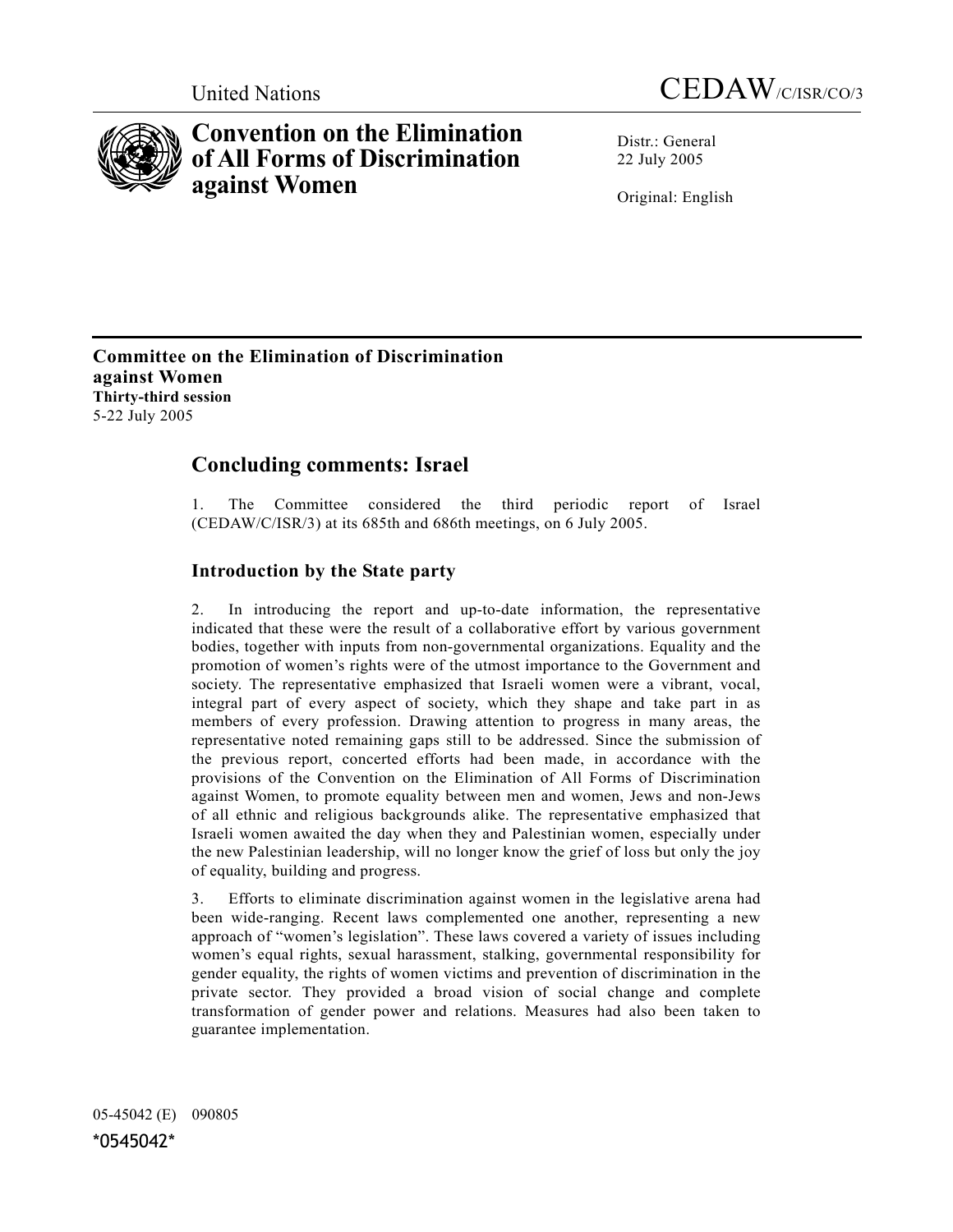4. The Government had taken steps, including affirmative action, to eliminate discrimination against women, for example in supporting the integration of single mothers into the labour market. The courts continued to play a crucial role in promoting women's rights. Recent decisions approved governmental affirmative action measures in funding women's sports activities; secured women's equal retirement rights and granted a battered wife punitive damages for abuse suffered.

5. The representative stressed that combined efforts were necessary to eliminate discrimination against women as demonstrated through action taken by the legislative, judicial and executive branches, in cooperation with civil society, to combat trafficking in women for sexual exploitation. These included the amendment of the Penal Code to include a prohibition against trafficking in persons for purposes of prostitution, followed by the establishment of a Parliamentary Investigative Committee on Trafficking in Persons. That Committee interacted with victims and exercised oversight function over government agencies. Its work had resulted in further legislative progress, including mandatory minimum imprisonment for violations of the law and expansion of victims' rights. Additionally, an Intraministerial Committee had been established to recommend measures, which have been adopted and implemented, to combat trafficking more effectively. Law enforcement and prosecution of traffickers had been enhanced, and courts had been issuing more severe sentences and interpreted the law in accordance with the spirit of relevant international treaties. Operational guidelines issued by the Attorney General on combating trafficking had been implemented. Shelters provided medical and psychosocial treatment and free legal aid to trafficking victims. Cooperative arrangements were in place, including with the International Organization for Migration and non-governmental organizations, to arrange for victims' safe return to countries of origin and to initiate rehabilitation processes.

6. Turning to measures taken in response to some of the Committee's concerns expressed in its previous concluding comments, the representative noted the growing number of women in prestigious positions within the Israel Defense Forces and the establishment, in 1998, of the statutory Authority for the Advancement of Women. The Knesset Committee on the Status of Women had also played a pivotal role in women's issues. Women's representation in political life had progressed with 18 members, or 15 per cent, in the Knesset — the highest rate ever, 3 ministers, 4 deputy ministers, and 5 director-generals of Ministries.

7. Addressing another of the Committee's concerns, the representative drew attention to the substantial rise in Bedouin students taking matriculation exams and receiving baccalaureates. More Bedouin women were studying for Bachelor's degrees than men. Steps were being taken to increase the number of Bedouin women admitted to the faculty of medicine, while the Ministry of Education, Culture and Sports granted scholarships to Bedouin students and had taken steps to increase attendance and prevent dropouts.

In conclusion, the representative stressed that the delegation, consisting of high-ranking officials from the relevant ministries, was prepared to engage in a constructive and fruitful dialogue with the Committee on the implementation of the Convention.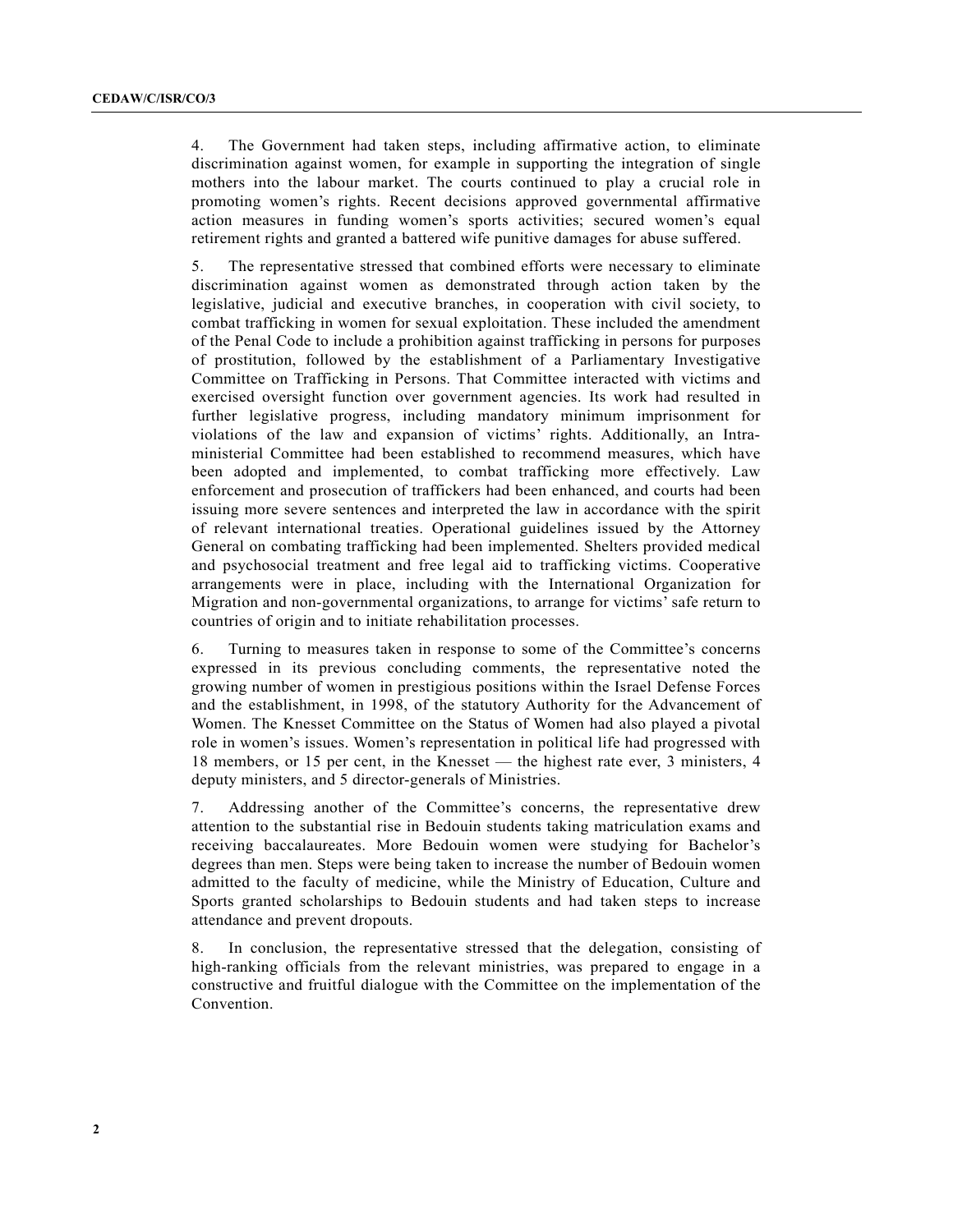## **Concluding comments of the Committee**

## **Introduction**

9. The Committee expresses its appreciation to the State party for its third periodic report, which is in compliance with the Committee's guidelines for the preparation of the periodic reports. It commends the State party for the written replies to the list of issues and questions raised by the pre-session working group and for the oral presentation.

10. The Committee commends the State party for its delegation, made up of representatives of different ministries with responsibility for several areas of the Convention.

11. The Committee notes that Israel continues to retain its reservations to articles 7 (b) and 16 of the Convention.

#### **Positive aspects**

12. The Committee notes with appreciation the significant law reform undertaken since the consideration of its combined initial and second reports (CEDAW/C/ISR/1-2) in 1997, aimed at the promotion of gender equality and elimination of discrimination against women and at achieving compliance with the obligations under the Convention, including amendments to the Women's Equal Rights Law, the Employment of Women Law (Amendment 19), the Prevention of Violence in the Family Law and the Civil Service Law (Appointments) and enactment of the Prevention of Sexual Harassment Law (1998), the Victims of Offences Rights Law (2001), the Prevention of Stalking Law (2001) and the Local Councils Law (Adviser on the Status of Women) (2000).

13. The Committee welcomes the establishment of the Authority for the Advancement of Women in 1998.

#### **Principal areas of concern and recommendations**

14. **The Committee notes the State party's obligation for the systematic and continuing implementation of all the provisions of the Convention. At the same time, it is the Committee's view that the concerns and recommendations identified in the present concluding comments require the State party's priority attention between now and the submission of the next periodic report. Consequently, the Committee calls upon the State party to focus on those areas in its implementation activities and to report on action taken and results achieved in its next periodic report. It calls on the State party to submit the present concluding comments to all relevant ministries and to the Knesset so as to ensure their full implementation.**

15. The Committee is concerned that the State party has not taken adequate steps to implement the recommendations in regard to some concerns raised in its previous concluding comments adopted in 1997 (A/52/38/Rev.1). In particular, the Committee finds that its concerns reflected in paragraphs 170, 171 and 173 have been insufficiently addressed.

16. **The Committee reiterates these concerns and recommendations and urges the State party to proceed without delay with their implementation.**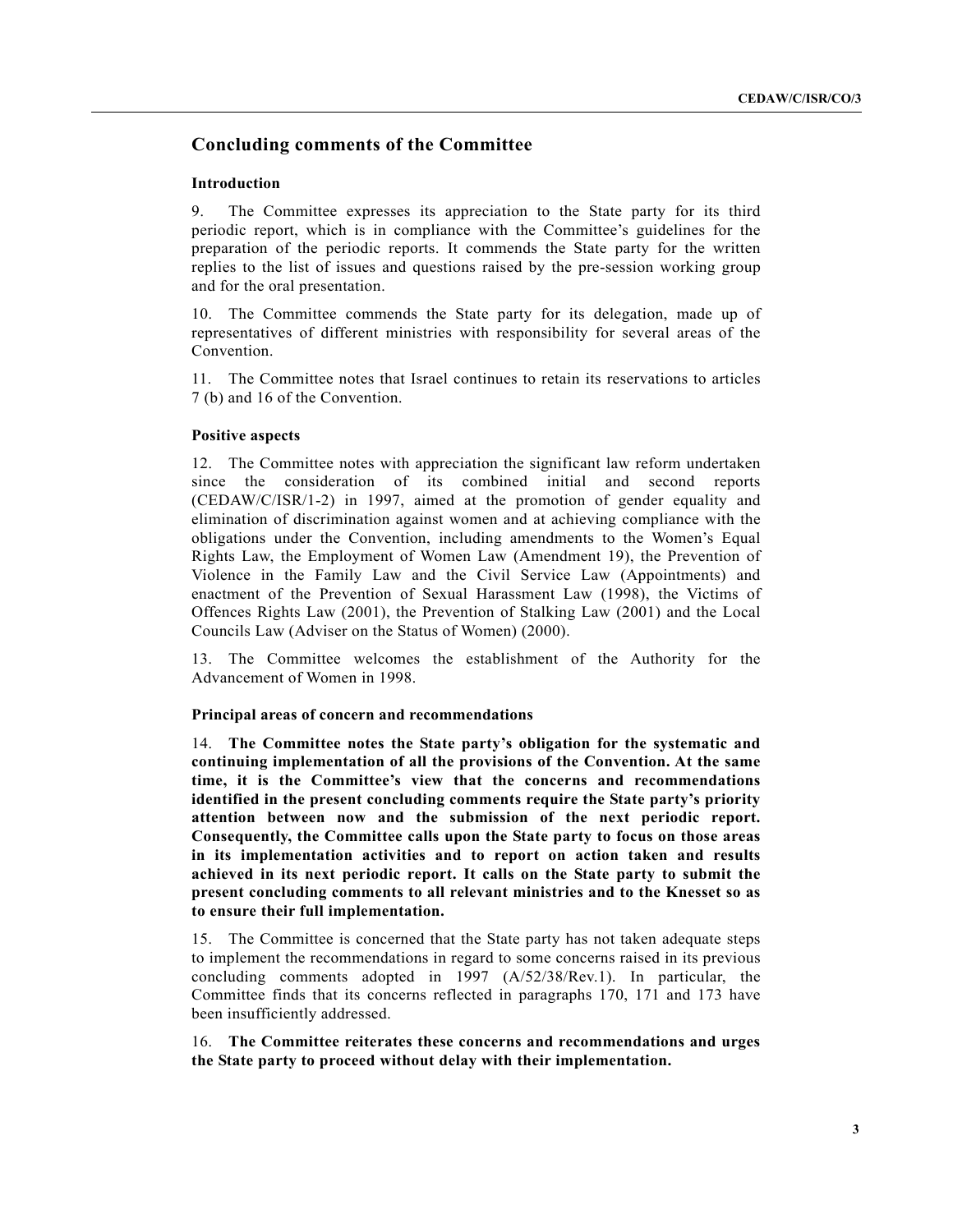17. The Committee is concerned that the right to equality between women and men and the prohibition of both direct and indirect discrimination against women has not been reflected in the Constitution or in a basic law.

18. **The Committee recommends that a definition of discrimination in line with article 1 of the Convention, as well as provisions on the equal rights of women in line with article 2 (a) of the Convention, be included in the new Constitution that is in the process of being drafted, or in a basic law.**

19. The Committee is concerned that only some provisions of the Convention have been incorporated into the domestic legal order. The Committee is also concerned about the lack of mechanisms to monitor and ensure the compatibility of domestic laws with the State party's obligations under the Convention.

20. **The Committee urges the State party to fully incorporate the provisions of the Convention into its legal order and regularly assess the compatibility of its domestic laws with its obligations under the Convention. The Committee recommends that the State party implement training and awareness-raising programmes to familiarize judges, prosecutors and other members of the legal profession with the provisions of the Convention.**

21. The Committee is aware that the persistence of conflict and violence hinders the full implementation of the Convention and notes that recently, steps have been taken towards its resolution. In this regard, the Committee welcomes the draft law on women in peacemaking, which will require 25 per cent participation of women in the peacemaking process.

## 22. **The Committee encourages the State party to continue its efforts towards conflict resolution and to fully involve all women concerned in all stages of the peace process.**

23. The Committee regrets the State party's position that the Convention does not apply beyond its own territory and, for that reason, the State party refuses to report on the status of implementation of the Convention in the Occupied Territories, although the delegation acknowledged that the State party had certain responsibilities. The Committee further regrets that the delegation did not respond to questions by the Committee concerning the situation of women in the Occupied Territories. The Committee notes that the State party's view that the Convention is not applicable in the Occupied Territories is contrary to the views of the Committee and of other treaty bodies, including the Human Rights Committee, the Committee on Economic, Social and Cultural Rights and the Committee against Torture and also of the International Court of Justice, which have all noted that obligations under international human rights conventions as well as humanitarian law apply to all persons brought under the jurisdiction or effective control of a State party and have stressed the applicability of the State party's obligations under international human rights conventions to the Occupied Territories.

24. **The Committee urges the State party to reconsider its position and to give full effect to the implementation of its obligations under the Convention in regard to all persons under its jurisdiction, including women in the Occupied Territories, and to provide in its next periodic report detailed information on the enjoyment by all women, including if still relevant, women living in the Occupied Territories, of their rights under the Convention.**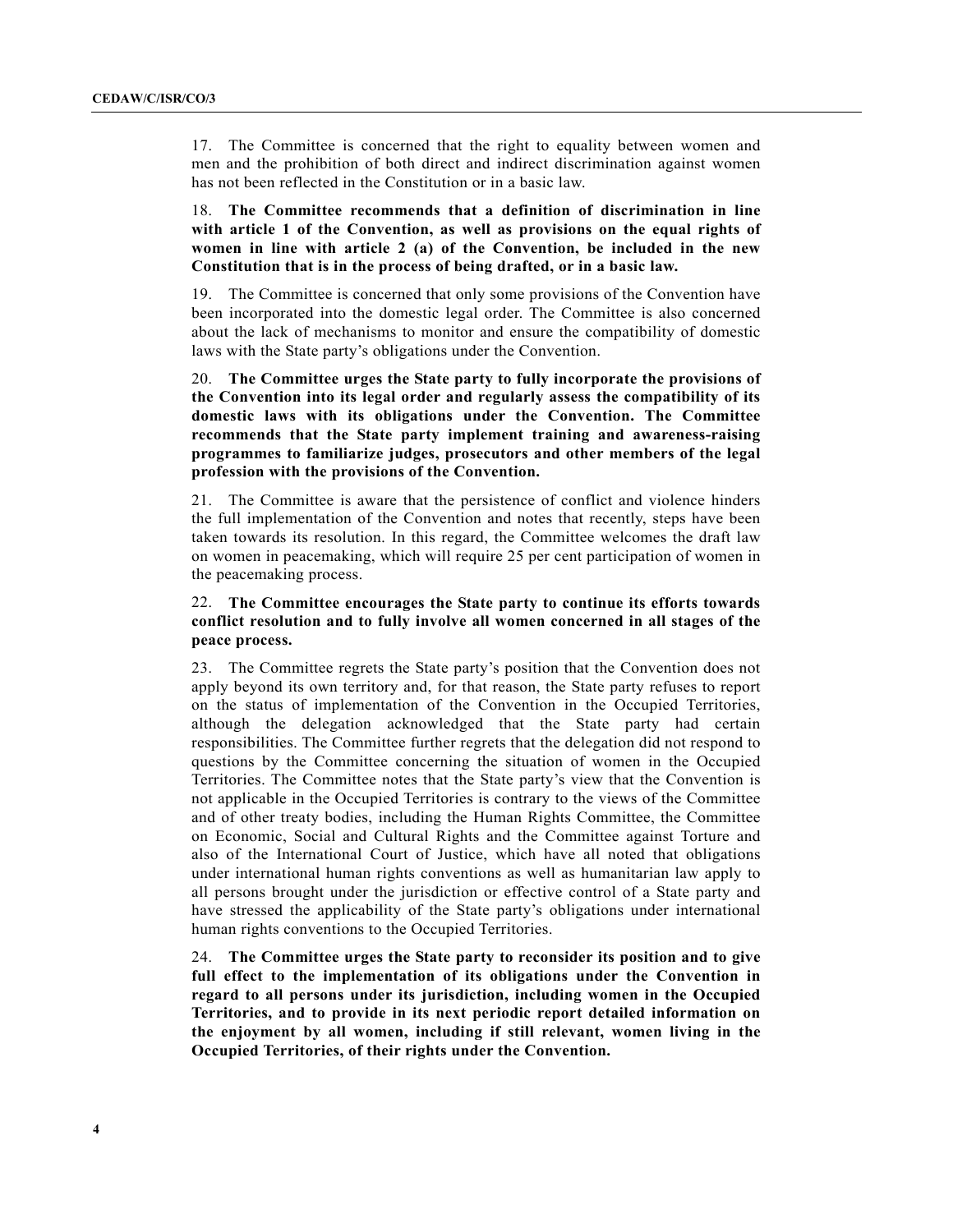25. The Committee remains concerned that the State party continues to retain its reservations to articles 7 (b) and 16 of the Convention. The Committee is particularly concerned at the State party's statement that such reservations are "unavoidable at this point in time" and its position that laws based on religious values cannot be reformed.

## 26. **The Committee urges the State party to consider withdrawing its reservations to articles 7 (b) and 16, which are contrary to the object and purpose of the Convention.**

27. While welcoming the establishment of the Authority for the Advancement of Women as an important measure towards strengthening the national mechanism for the advancement of women, the Committee is concerned that the Authority may not have sufficient power, visibility, and human and financial resources for the effective promotion of the advancement of women and gender equality.

28. **The Committee calls on the State party to strengthen the Authority for the Advancement of Women. In particular, it calls on the State party to ensure that the Authority is provided with the power, location within the executive branch of Government and necessary human and financial resources so as to enable it to carry out effectively the promotion of the advancement of women and gender equality throughout all sectors of Government.**

29. While appreciating the State party's efforts to address the issue of trafficking in women and girls, including ratification of the United Nations Convention against Transnational Organized Crime in 2000 and its Protocol to Prevent, Suppress and Punish Trafficking in Persons, especially Women and Children, in 2001, the establishment of a Parliamentary Investigative Committee on trafficking of women and an amendment to the Penal Law prohibiting trafficking, the Committee is concerned that domestic legislation has not been brought into conformity with international obligations. While noting that a bill to broaden the definition of trafficking is under preparation, the Committee is concerned that the current definition of trafficking in the Penal Law addresses trafficking only for prostitution and bondage and does not cover trafficking for other forms of exploitation. The Committee also expresses concern about the lack of a comprehensive plan to prevent and eliminate trafficking in women and to protect victims, as well as the lack of systematic data collection on this phenomenon.

30. **The Committee urges the State party to intensify its efforts to combat all forms of trafficking in women and girls, including by expanding the provisions in the Penal Code to bring it into line with the definition contained in the Protocol to Prevent, Suppress and Punish Trafficking in Persons, especially Women and Children. The Committee also urges the State party to increase its efforts at international, regional and bilateral cooperation with countries of origin and transit so as to address more effectively the causes of trafficking, and improve prevention of trafficking through information exchange. The Committee urges the State party to continue to collect and analyse data from the police and international sources, prosecute and punish traffickers, and ensure the protection of the human rights of trafficked women and girls. The Committee further calls on the State party to take all appropriate measures to suppress exploitation of prostitution of women, including discouraging the male demand for prostitution. The Committee calls on the State party to ensure that**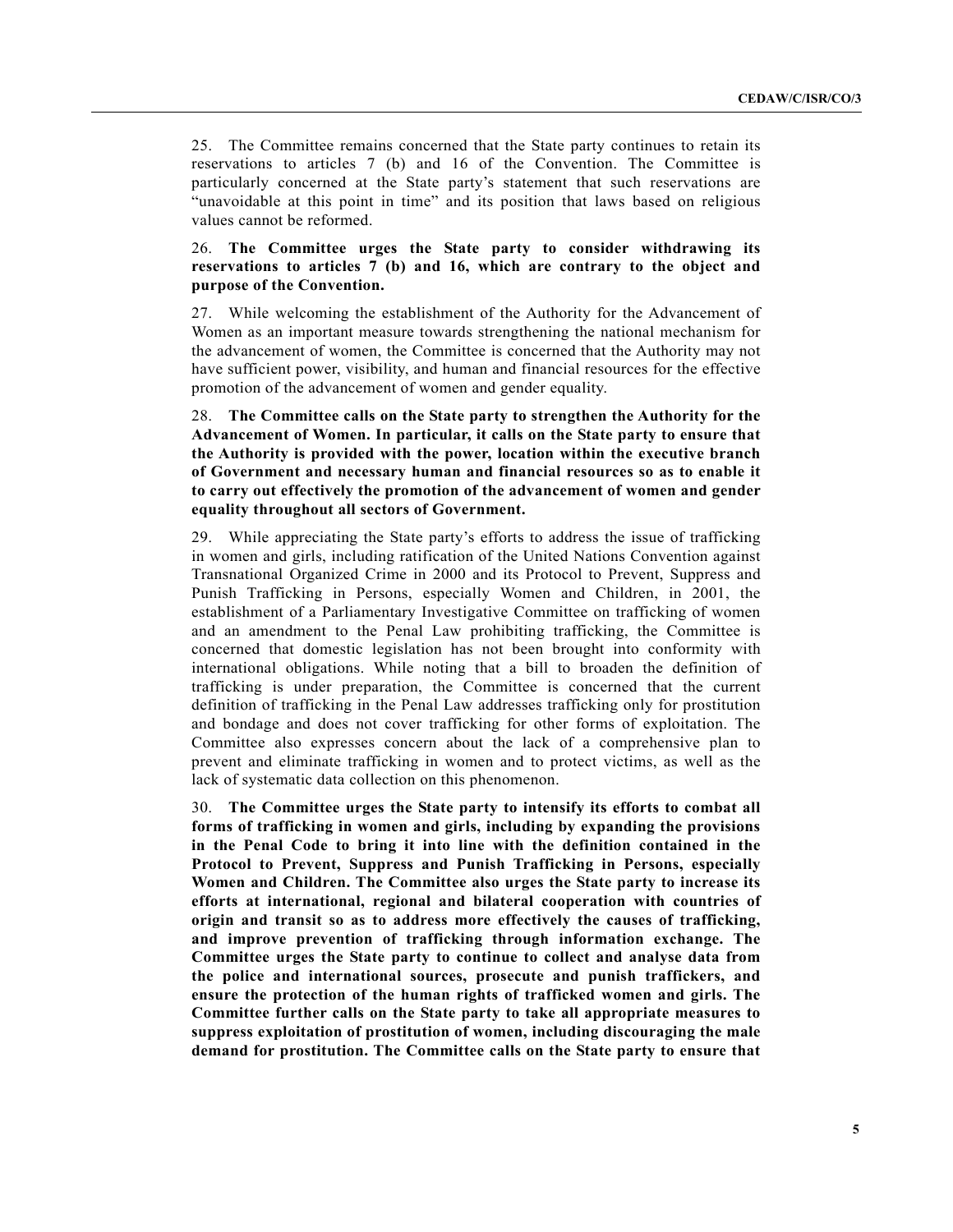### **trafficked women and girls have adequate support to be in a position to provide testimony against their traffickers.**

31. While noting the increase in the number of women in the Knesset, the Committee remains concerned about the low level of representation of women in decision-making positions in local authorities. It is also concerned that the number of women in high-level positions in the civil service and foreign service remains low. The Committee is further concerned about the low level of representation of Israeli Arab women in these areas.

32. **The Committee encourages the State party to take sustained measures, including temporary special measures in accordance with article 4, paragraph 1, of the Convention and the Committee's general recommendation 25, and to establish concrete goals and timetables so as to accelerate the increase in the representation of women, including Israeli Arab women, in elected and appointed bodies in all areas of public life.**

33. The Committee is concerned about the State party's temporary suspension order of May 2002, enacted into law as the Nationality and Entry into Israel Law (Temporary Order) of 31 July 2003, which suspends the possibility, subject to limited and subjective exceptions, of family reunification, especially in cases of marriages between an Israeli citizen and a person residing in the Occupied Territories. The Committee notes with concern that the suspension order, which has currently been extended through August 2005, has already adversely affected the marriages and family life of Israeli Arab women citizens and Palestinian women from the Occupied Territories.

34. **The Committee calls on the State party to balance its security interests with the human rights of persons affected by such policies, and to reconsider them with a view to facilitating family reunification of all citizens and permanent residents. It calls on the State party to bring the Nationality and Entry into Israel law (Temporary Order) of 31 July 2003 into line with articles 9 and 16 of the Convention. It requests the State party to provide, in its next periodic report, detailed statistical information and analysis of the short- and long-term impact of this Order on affected women.**

35. While appreciating the progress made in the fields of women's education and health, the Committee is concerned that Israeli Arab women remain in a vulnerable and marginalized situation, especially in regard to education and health. While efforts have been made to eliminate gender stereotypes from textbooks, the Committee is concerned that these persist in the Arab education system.

36. **The Committee recommends that the State party take urgent measures to reduce the drop-out rates of Israeli Arab girls and increase the number of Israeli Arab women at institutions of higher education, including temporary special measures in accordance with article 4, paragraph 1, of the Convention and the Committee's general recommendation 25. The Committee also urges the State party to review and revise textbooks in the Arab education system in order to eradicate gender stereotypes. The Committee recommends that the State party allocate adequate resources to improve the status of Israeli Arab women's health, in particular with regard to infant mortality, and to provide in its next periodic report a comprehensive picture of the situation of Israeli Arab women.**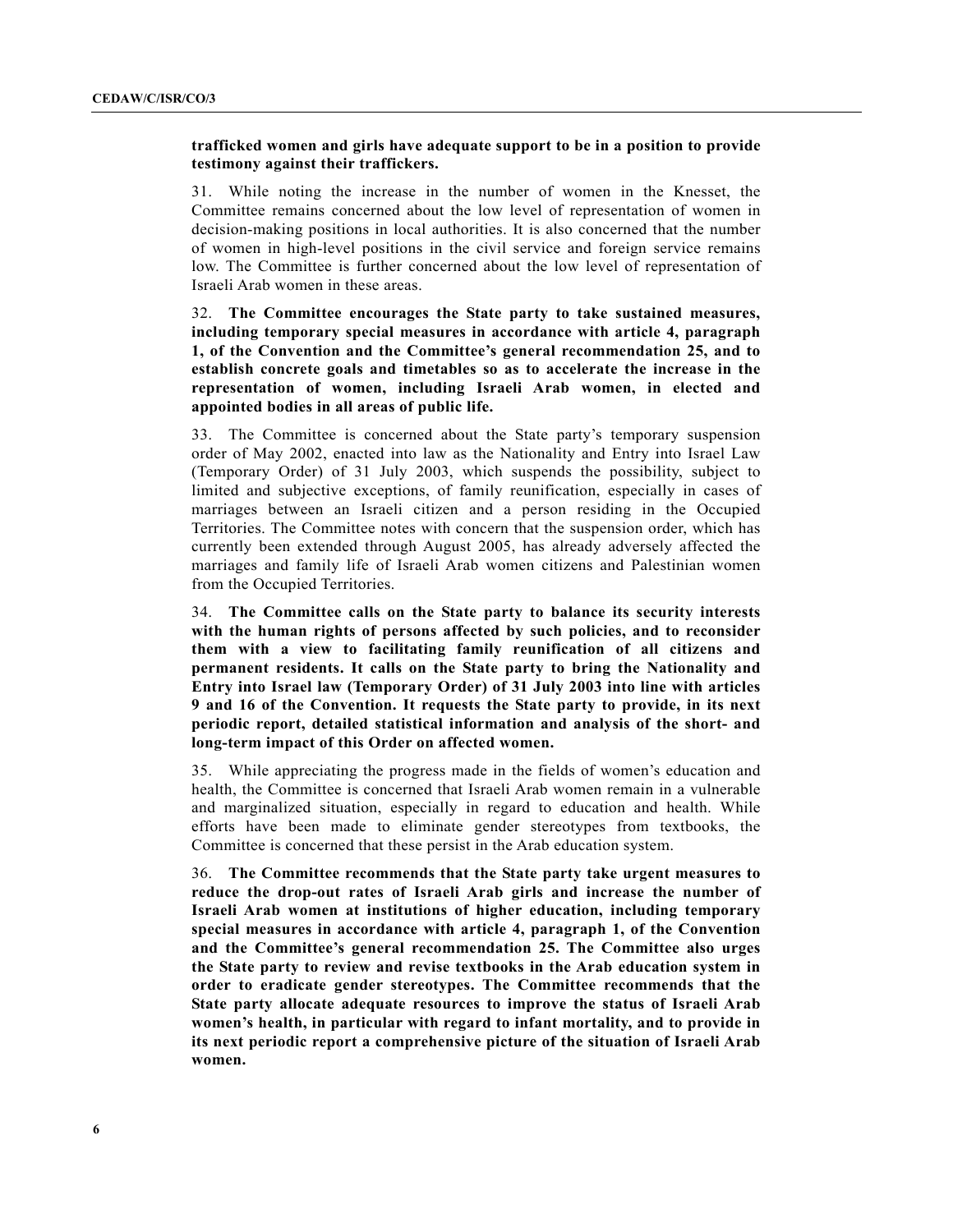37. The Committee is concerned about the number of incidents at Israeli checkpoints which have a negative impact on the rights of Palestinian women, including the right of access to health-care services for pregnant women.

## 38. **The Committee calls upon the State party to ensure that the Israeli authorities at the checkpoints are instructed to ensure the access to health-care services for pregnant women, while protecting the security of Israel.**

39. The Committee is concerned that Bedouin women living in the Negev desert remain in a vulnerable and marginalized situation, especially in regard to education, employment and health. The Committee is especially concerned with the situation of Bedouin women who live in unrecognized villages with poor housing conditions and limited or no access to water, electricity and sanitation.

40. **The Committee requests the State party to take effective measures to eliminate discrimination against Bedouin women and to enhance respect for their human rights through effective and proactive measures, including temporary special measures in accordance with article 4, paragraph 1, of the Convention and the Committee's general recommendation 25 in the fields of education, employment and health. The Committee calls upon the State party to provide, in its next periodic report, a comprehensive picture of the situation of Bedouin women and girls in regard to their educational opportunities and achievements, and access to employment and health-care services, and to provide an assessment of the impact of policies in those areas that directly affect them.**

41. The Committee is concerned by the State party's assertion that it is not in a position to implement the law prohibiting polygamy and enforce the minimum age of marriage due to respect for the privacy rights of persons engaging in such practices. The Committee is further concerned that petitions for under-age marriage of girls are regularly granted.

42. **The Committee urges the State party to take active measures to enforce the prohibition of polygamy and adherence to the minimum age of marriage. The Committee recommends that the State party take comprehensive and effective measures, including public awareness-raising campaigns, aimed at eliminating the practices of polygamy and early-age marriage.**

43. **The Committee encourages the State party to ratify the Optional Protocol to the Convention and to accept, as soon as possible, the amendment to article 20, paragraph 1, of the Convention concerning the meeting time of the Committee.** 

44. **The Committee urges the State party to utilize fully in its implementation of its obligations under the Convention, the Beijing Declaration and Platform for Action, which reinforce the provisions of the Convention, and requests the State party to include information thereon in its next periodic report.** 

45. **The Committee also emphasizes that a full and effective implementation of the Convention is indispensable for achieving the Millennium Development Goals (MDGs). It calls for the integration of a gender perspective and the explicit reflection of the provisions of the Convention in all efforts aimed at the achievement of the MDGs and requests the State party to include information thereon in its next periodic report.**